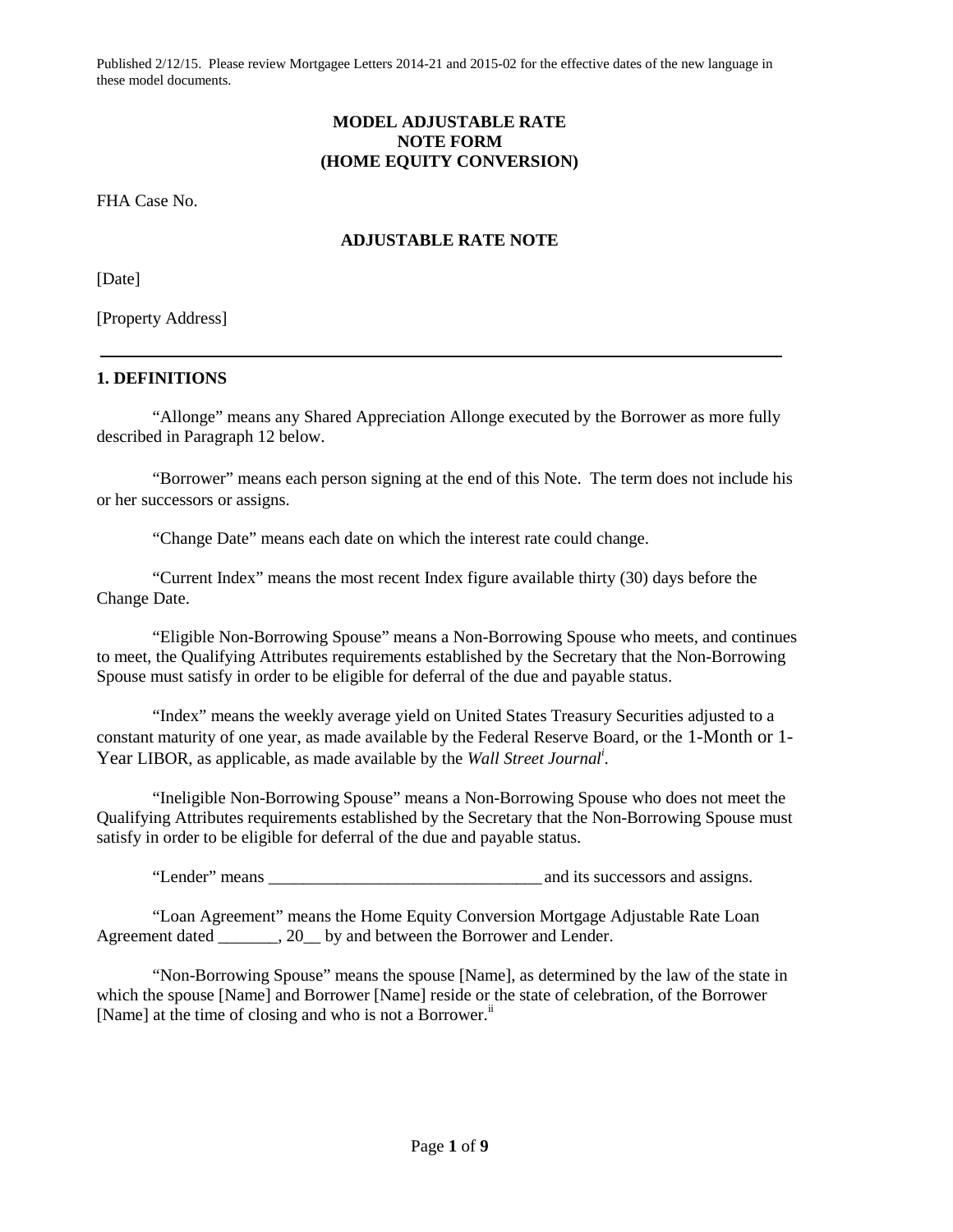"Property" means Borrower's property identified in the Security Instrument.

"Property Address" means the address provided above.

"Qualifying Attributes" means those requirements established by the Secretary that the Non-Borrowing Spouse must satisfy in order to be eligible for deferral of the due and payable status.

"Secretary" means the Secretary of Housing and Urban Development or his or her authorized representatives.

"Security Instrument" means the mortgage, deed of trust, security deed or other security instrument which is signed by Borrower together with the Loan Agreement and which secures the amounts advanced under this Note.

### **2. BORROWER'S PROMISE TO PAY; INTEREST**

In return for amounts to be advanced by Lender to or for the benefit of Borrower under the terms of the Loan Agreement, Borrower promises to pay to the order of Lender a principal amount equal to the sum of all Loan Advances made under the Loan Agreement with interest. Interest will be charged on unpaid principal at the rate of percent ( $\_\%$ ) per year until the full amount of principal has been paid. The interest rate may change in accordance with Paragraph 5 of this Note. Accrued interest shall be added to the Principal Balance as a Loan Advance at the end of each month.

### **3. PROMISE TO PAY SECURED**

Borrower's promise to pay is secured by the Security Instrument. The Security Instrument protects the Lender from losses which might result if Borrower defaults under this Note.

# **4. MANNER OF PAYMENT**

- (A) Time. Borrower shall pay all outstanding principal and accrued interest to Lender upon receipt of a notice by Lender requiring immediate payment in full, as provided in Paragraph 7 of this Note.
- (B) Place. Payment shall be made at \_\_\_\_\_\_\_\_\_\_\_\_\_\_\_\_\_\_\_\_\_\_\_\_\_\_\_\_\_\_\_\_\_\_\_\_ or any such other place as Lender may designate in writing by notice to Borrower.
- (C) Limitation of Liability. Borrower shall have no personal liability for payment of the debt. Lender shall enforce the debt only through sale of the Property. If this Note is assigned to the Secretary, the Borrower shall not be liable for any difference between the mortgage insurance benefits paid to Lender and the outstanding indebtedness, including accrued interest, owed by Borrower at the time of the assignment.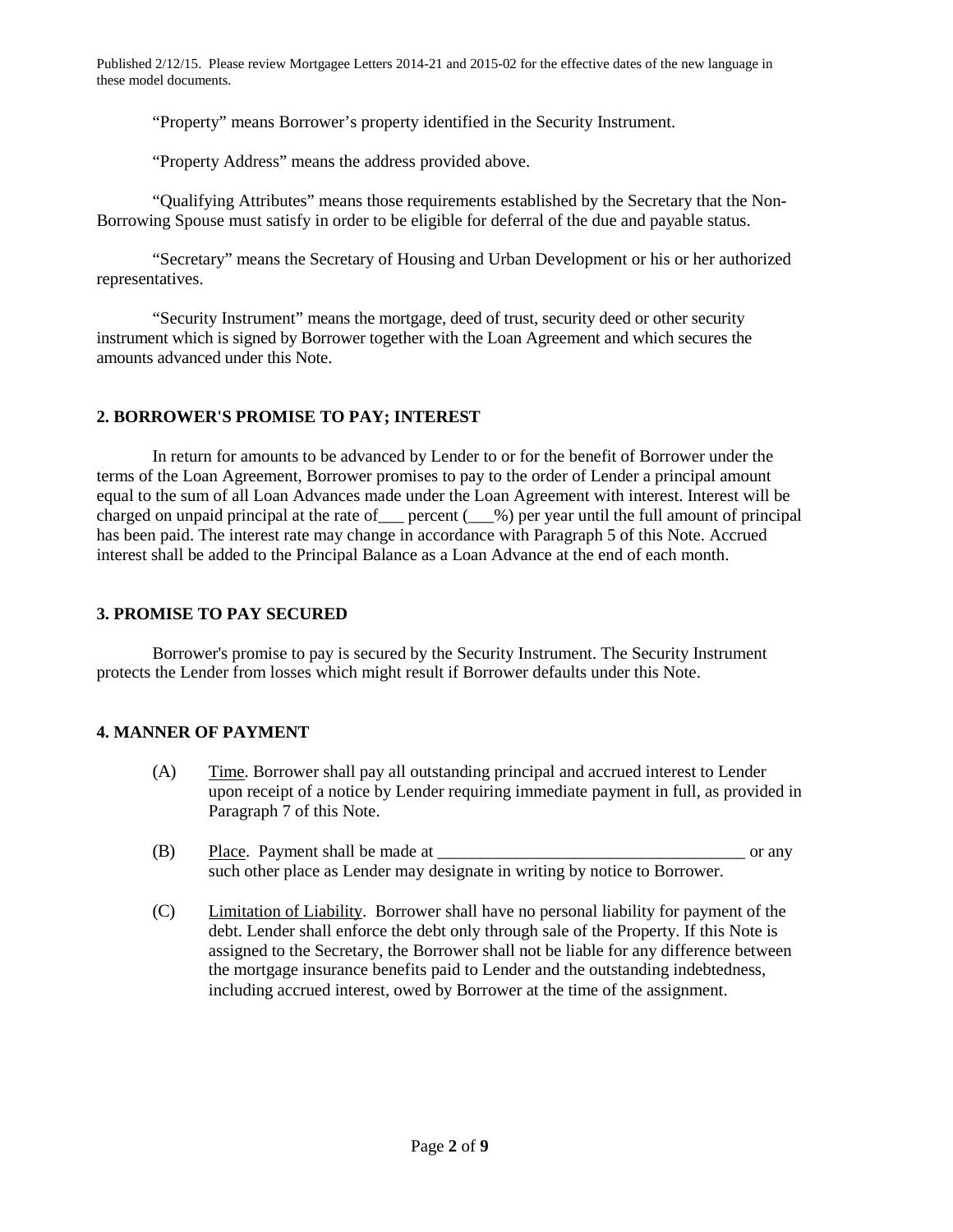# **5. INTEREST RATE CHANGES**iii

- (A) Change Date. The interest rate may change on the first day of \_\_\_\_\_\_\_\_, 20\_\_ , and on that day of each succeeding year.
- (B) The Index. Beginning with the first Change Date, the interest rate will be based on an Index chosen by the Borrower . If the Index is no longer available, Lender will use as a new Index any index prescribed by the Secretary. Lender will give Borrower notice of the new Index.
- (C) Calculation of Interest Rate Changes. Before each Change Date, Lender will calculate a new interest rate by adding a margin of percentage points (\_\_%) to the current Index.iv Subject to the limits stated in Paragraph 5(D) of this Note, this amount will be the new interest rate until the next Change Date.
- (D) Limits on Interest Rate Changes. The interest rate will never increase or decrease by more than two percentage points (2.0%) on any single Change Date. The interest rate will never be more than five percentage points (5.0%) higher or lower than the initial interest rate stated in Paragraph 2 of this Note.
- (E) Notice of Changes. Lender will give notice to Borrower of any change in the interest rate. The notice must be given at least twenty-five (25) days before the new interest rate takes effect, and must set forth (i) the date of the notice, (ii) the Change Date, (iii) the old interest rate, (iv) the new interest rate, (v) the Current Index and the date it was published, (vi) the method of calculating the adjusted interest rate, and (vii) any other information which may be required by law from time to time.
- (F) Effective Date of Changes. A new interest rate calculated in accordance with paragraphs 5(C) and 5(D) of this Note will become effective on the Change Date, unless the Change Date occurs less than twenty-five (25) days after Lender has given the required notice. If the interest rate calculated in accordance with Paragraphs  $5(C)$ and 5(D) of this Note decreased, but Lender failed to give timely notice of the decrease and applied a higher rate than the rate which should have been stated in a timely notice, then Lender shall recalculate the Principal Balance owed under this Note so it does not reflect any excessive interest.

# **6. BORROWER'S RIGHT TO PREPAY**

A Borrower receiving monthly payments under the Loan Agreement has the right to pay the debt evidenced by this Note, in whole or in part, without charge or penalty. Any amount of debt prepaid will first be applied to reduce the Principal Balance of the Second Note described in Paragraph 11 of this Note and then to reduce the Principal Balance of this Note.

All prepayments of the Principal Balance shall be applied by Lender as follows: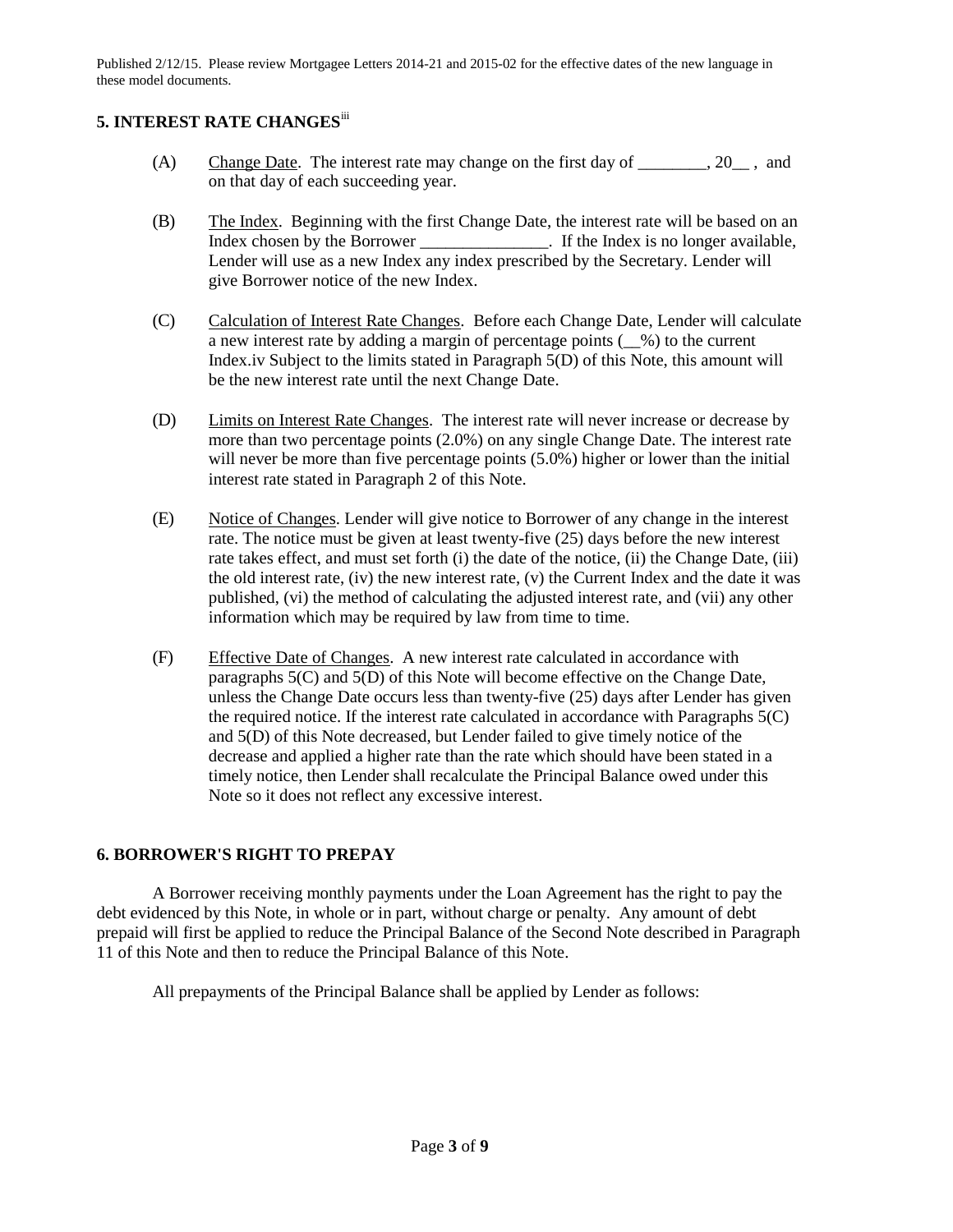First, to that portion of the Principal Balance representing aggregate payments for mortgage insurance premiums;

Second, to that portion of the Principal Balance representing aggregate payments for servicing fees;

Third, to that portion of the Principal Balance representing accrued interest due under the Note; and

Fourth, to the remaining portion of the Principal Balance.

A Borrower may specify whether a prepayment is to be credited to that portion of the Principal Balance representing monthly payments or the line of credit. If Borrower does not designate which portion of the Principal Balance is to be prepaid, Lender shall apply any partial prepayments to an existing line of credit or create a new line of credit.

# **7. IMMEDIATE PAYMENT IN FULL**

- (A) Death.
	- (i) Except as provided in Paragraph  $7(A)(ii)$ , Lender may require immediate payment in full of all outstanding principal and accrued interest if a Borrower dies and the Property is not the Principal Residence of at least one surviving Borrower.
	- (ii) Deferral of Due and Payable Status. Lender may not require immediate payment in full of all outstanding principal and accrued interest if a Non-Borrowing Spouse identified in this Note qualifies as an Eligible Non-Borrowing Spouse and provided the following conditions are, and continue to be, met:
		- (a) Such Eligible Non-Borrowing Spouse remained the spouse of the Borrower, identified in this Note for the duration of the Borrower's lifetime;
		- (b) Such Eligible Non-Borrowing Spouse has occupied, and continues to occupy, the Property as [his/her] Principal Residence;
		- (c) Such Eligible Non-Borrowing Spouse has established legal ownership or other ongoing legal right to remain in the Property;
		- (d) All other obligations of the Borrower under this Note, the Loan Agreement and the Security Instrument continue to be satisfied; and
		- (e) This Note is not eligible to be called due and payable for any other reason.

This sub-paragraph (ii) is inapplicable or null and void if an Eligible Non-Borrowing Spouse is or becomes an Ineligible Non-Borrowing Spouse at any time. Further, during a deferral of the due and payable status, should any of the conditions for deferral cease to be met such a deferral shall immediately cease and the Note will become immediately due and payable in accordance with the provisions of Paragraph 7(A)(i) of this Note.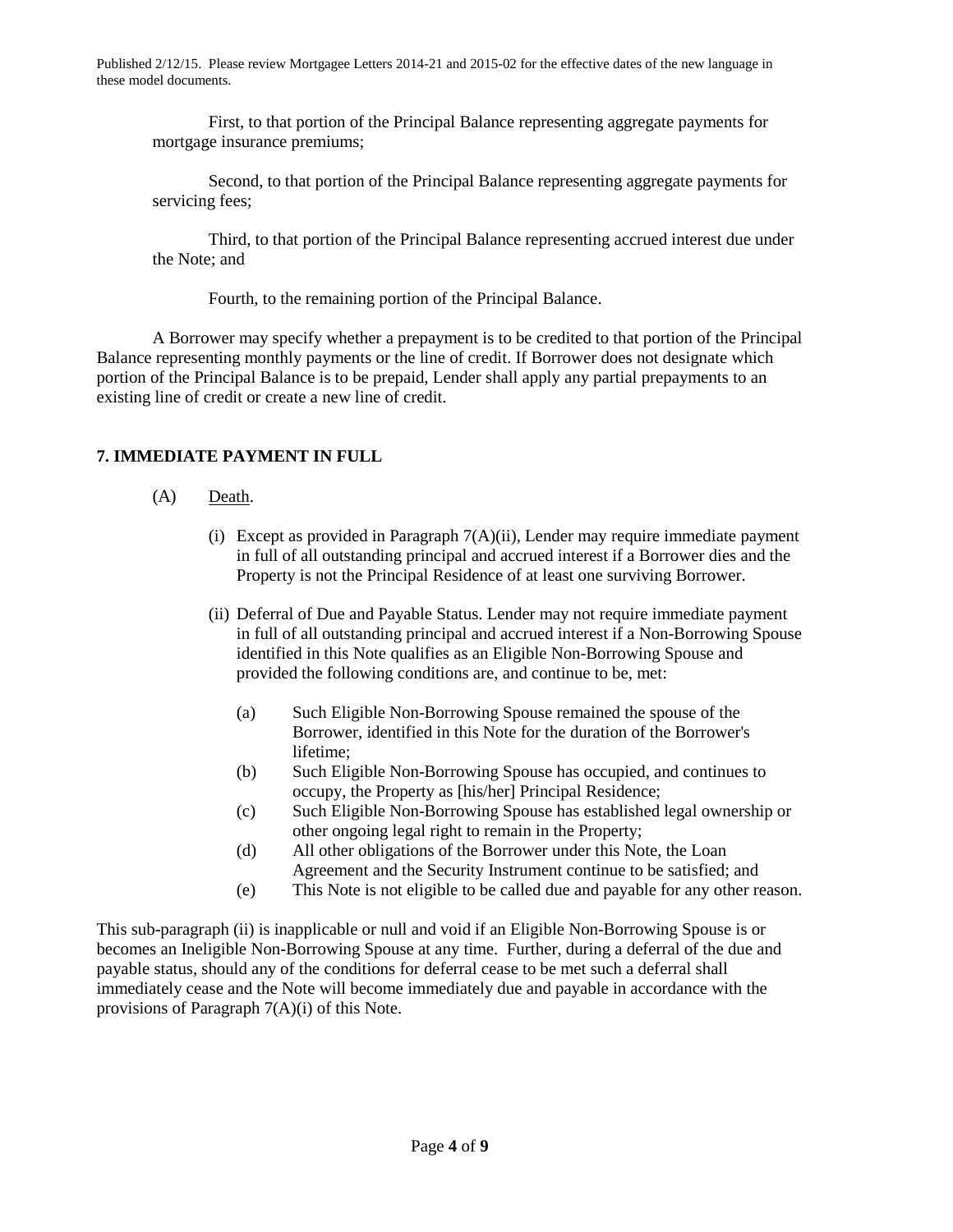- (B) Sale. Lender may require immediate payment in full of all outstanding principal and accrued interest if a Borrower conveys all of his or her title to the Property and no other Borrower retains title to the Property in fee simple or on a leasehold interest as set forth in 24 CFR 206.45(a). A deferral of due and payable status is not permitted when a Lender requires immediate payment under this Paragraph.
- (C) Other Grounds. Lender may require immediate payment in full of all outstanding principal and accrued interest, upon approval by the Secretary, if:
	- (i) The Property ceases to be the Principal Residence of a Borrower for reasons other than death and the Property is not the Principal Residence of at least one other Borrower; or
	- (ii) For a period of longer than twelve (12) consecutive months, a Borrower fails to occupy the Property because of physical or mental illness and the Property is not the Principal Residence of at least one other Borrower; or
	- (iii)An obligation of the Borrower under the Security Instrument is not performed.

A deferral of due and payable status is not permitted when a Lender requires immediate payment in full under Paragraph 7(C).

- (D) Payment of Costs and Expenses. If Lender has required immediate payment in full as described above, the debt enforced through sale of the Property may include costs and expenses, including reasonable and customary attorney's fees, associated with enforcement of this Note to the extent not prohibited by applicable law. Such fees and costs shall bear interest from the date of disbursement at the same rate as the principal of this Note.
- (E) Trusts. Conveyance of a Borrower's interest in the Property to a trust which meets the requirements of the Secretary, or conveyance of a trust's interests in the Property to a Borrower, shall not be considered a conveyance for purposes of this Paragraph. A trust shall not be considered an occupant or be considered as having a Principal Residence for purposes of this Paragraph.

### **8. WAIVERS**

Borrower waives the rights of Presentment and Notice of Dishonor. "Presentment" means the right to require Lender to demand payment of amounts due. "Notice of Dishonor" means the right to require Lender to give notice to other persons that amounts due have not been paid.

### **9. GIVING OF NOTICES**

Unless applicable law requires a different method, any notice that must be given to Borrower under this Note will be given by delivering it or by mailing it by first class mail to Borrower at the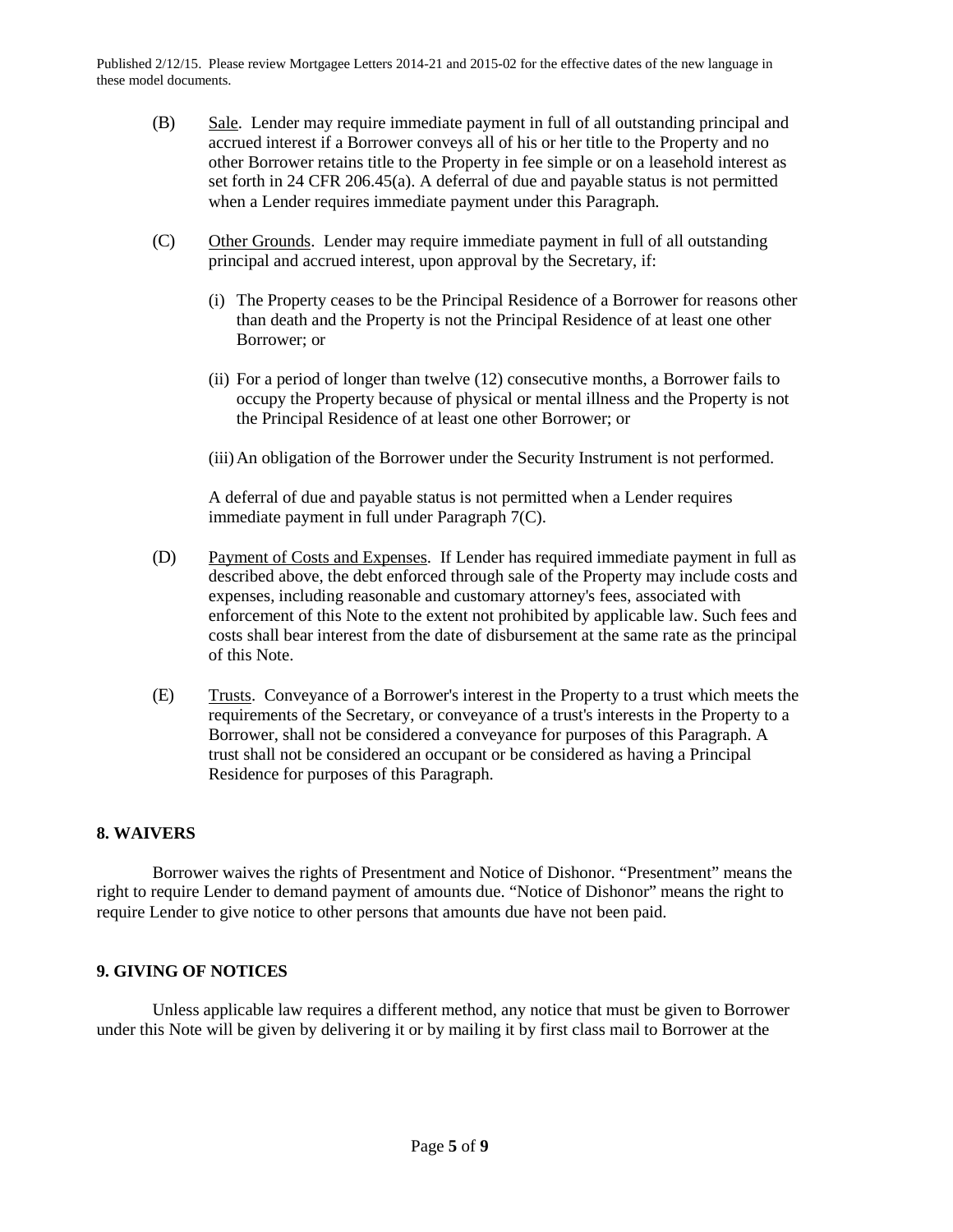Property Address or at a different address if Borrower has given Lender a notice of Borrower's different address.

Any notice to Non-Borrowing Spouse provided for under this Note will be given by delivering it or by mailing it by first class mail unless applicable law requires use of another method. The notice shall be directed to the Property Address.

Any notice that must be given to Lender under this Note will be given by first class mail to Lender at the address stated in Paragraph 4(B) or at a different address if Borrower is given a notice of that different address.

## **10. OBLIGATIONS OF PERSONS UNDER THIS NOTE**

If more than one person signs this Note, each person is fully obligated to keep all of the promises made in this Note. Lender may enforce its rights under this Note only through sale of the Property.

# **11. RELATIONSHIP TO SECOND NOTE**

- (A) Second Note. Because Borrower will be required to repay amounts which the Secretary may make to or on behalf of Borrower pursuant to Section  $255(i)(1)(A)$  of the National Housing Act and the Loan Agreement, the Secretary has required Borrower to grant a Second Note to the Secretary.
- (B) Relationship of Secretary Payments to this Note. Payments made by the Secretary shall not be included in the debt due under this Note unless:
	- (i) This Note is assigned to the Secretary; or
	- (ii) The Secretary accepts reimbursements by the Lender for all payments made by the Secretary.

If the circumstances described in (i) or (ii) occur, then all payments by the Secretary, including interest on the payments, shall be included in the debt.

- (C) Effect on Borrower. Where there is no assignment or reimbursement as described in (B)(i) or (ii), and the Secretary makes payments to Borrower, then Borrower shall not:
	- (i) Be required to pay amounts owed under this Note until the Secretary has required payment in full of all outstanding principal and accrued interest under the Second Note held by the Secretary, notwithstanding anything to the contrary in Paragraph 7 of this Note; or
	- (ii) Be obligated to pay interest or shared appreciation under this Note at any time, whether accrued before or after the payments by the Secretary, and whether or not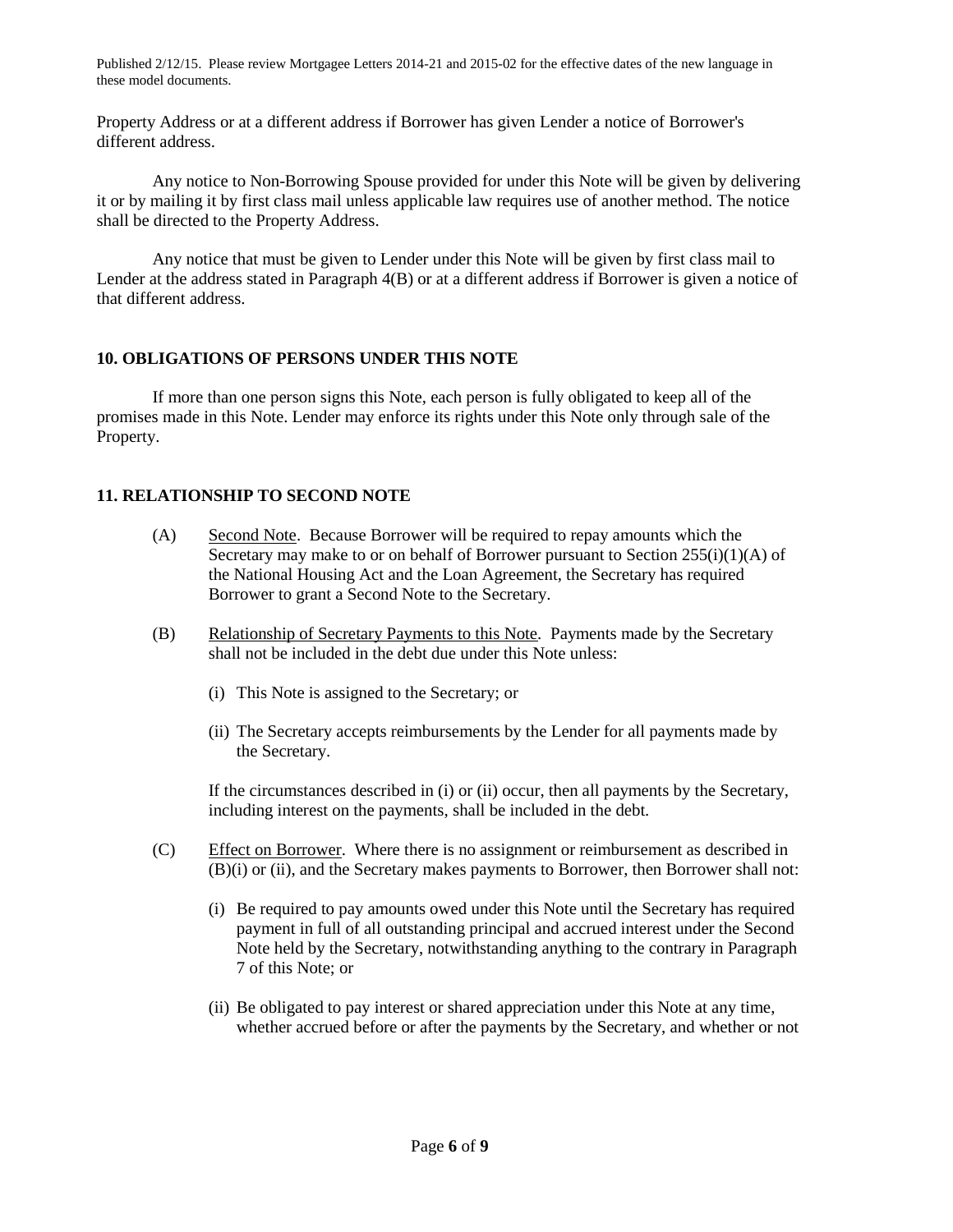> accrued interest has been included in the Principal Balance of this Note, notwithstanding anything to the contrary in Paragraphs 2 or 5 of this Note or any Allonge to this Note.

## **12. SHARED APPRECIATION<sup>v</sup>**

If Borrower has executed an Allonge, the covenants of the Allonge shall be incorporated into and supplement the covenants of this Note as if the Allonge were a part of this Note.

## **13. THIRD-PARTY BENEFICIARY.**

Except as set forth in Paragraph  $7(A)(ii)$  and only for an Eligible Non-Borrowing Spouse, this Note does not and is not intended to confer any rights or remedies upon any person other than the parties. Borrower agrees that it is not a third-party beneficiary to the Contract of Insurance between HUD and Lender.

## **14. SUCCESSORS AND ASSIGNS**

Notwithstanding anything to the contrary herein, upon the death of the last surviving Borrower, the Borrower's successors and assigns will be bound to perform Borrower's obligations under this Note.

# **15. CAPITALIZED TERMS.**

Capitalized terms not defined in this Note shall have the meanings ascribed to them in the Loan Agreement.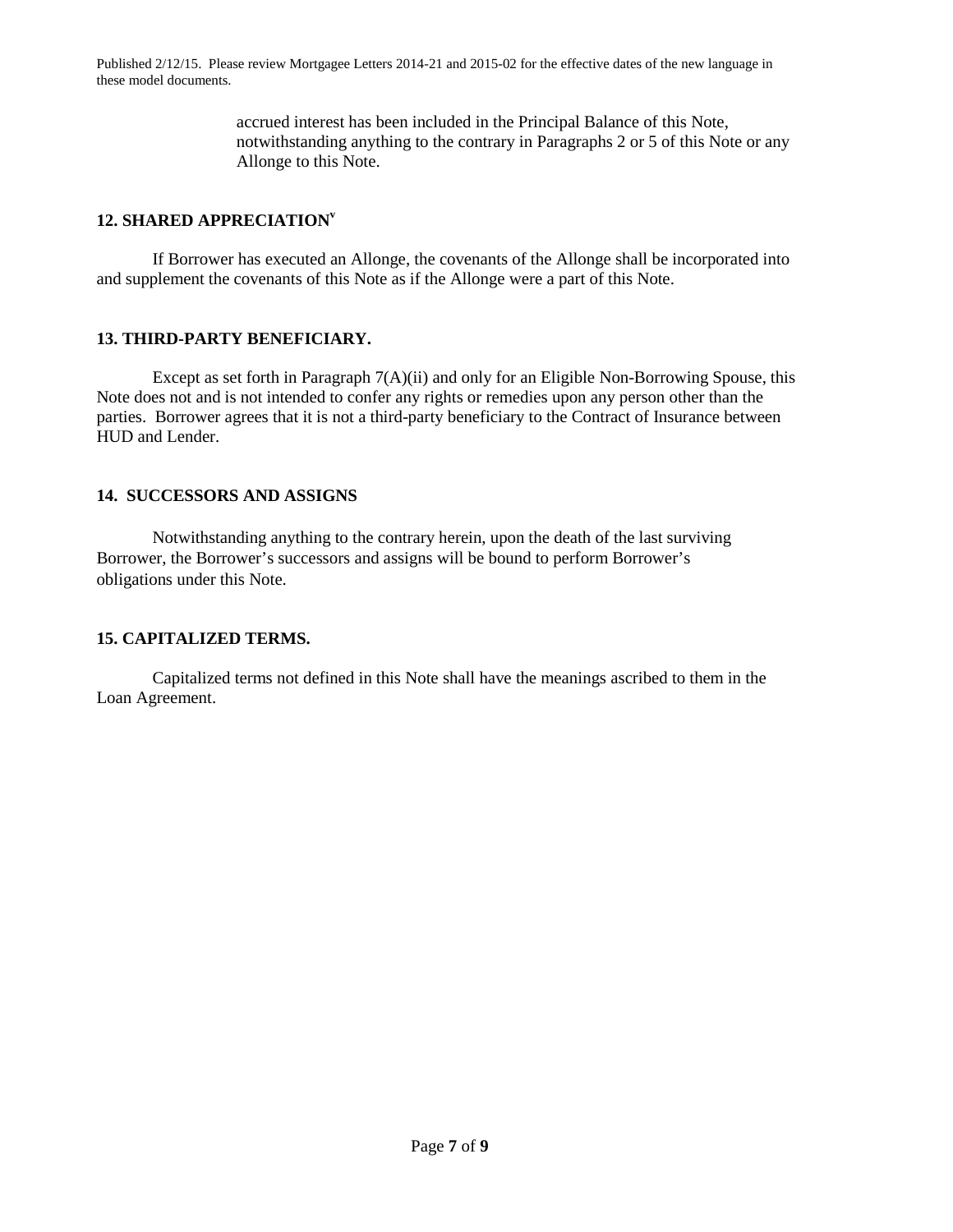BY SIGNING BELOW, Borrower accepts and agrees to the terms and covenants contained in this Note.<sup>vi vii</sup>

#### (SEAL)

#### Borrower

#### (SEAL)

#### Borrower

<sup>i</sup> Should the Federal Reserve Board begin publishing the 1-Month and 1-Year LIBOR indices, then the Lender must use the Federal Reserve Board as the source for these LIBOR rates.

iii The Model Adjustable Rate Note Form is designed for mortgages with interest rates that adjust annually, subject to annual and lifetime caps on increases. If the mortgage has interest rates that adjust monthly subject only to a lifetime cap, the following modifications to the Model Adjustable Rate Note Form are mandatory:

(a)Change Paragraph 5(A) to read:

(A)Change Date

The interest rate may change on the first day of  $, 20$ , and on the first day of each succeeding month.

"Change Date" means each date on which the interest rate could change.

(b) Change Paragraph 5(C) to read:

(C)Calculation of Interest Rate Changes

Before each Change Date, Lender will calculate a new interest rate by adding a margin of percentage<br>points ( $\%$ ) to the current Index.<sup>iii</sup> Subject to the limit stated in Paragraph 5(D) of this Note, this amount %) to the current Index.<sup>iii</sup> Subject to the limit stated in Paragraph 5(D) of this Note, this amount will be the new interest rate until the next Change Date.

(c) Change Paragraph 5(D) to read:

(D)Limit on Interest Rate

The interest rate will never increase above percent ( %).

<sup>&</sup>lt;sup>ii</sup> If there is more than one Borrower and both and or all Borrowers have a spouse, add as needed "and the spouse [Name], as determined by the law of the state in which the spouse [Name] and Borrower [Name] reside or the state of celebration, of the Borrower [Name] at the time of closing and who is not a Borrower.